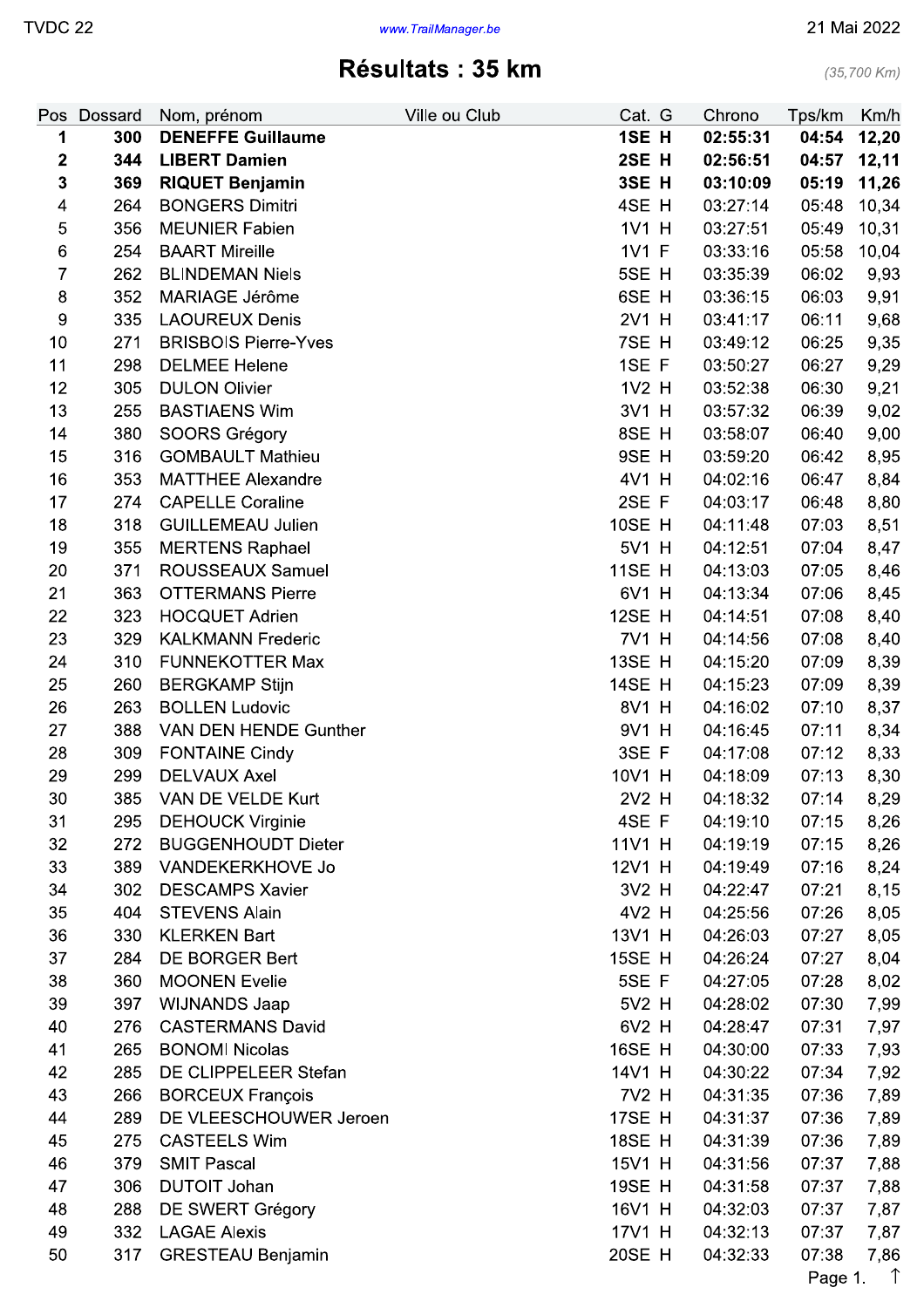## Résultats : 35 km

 $(35,700$  Km)

| Pos      | <b>Dossard</b> | Nom, prénom                                    | Ville ou Club | Cat. G           | Chrono   | Tps/km  | Km/h       |
|----------|----------------|------------------------------------------------|---------------|------------------|----------|---------|------------|
| 51       | 346            | <b>LUCAS Regnier</b>                           |               | <b>21SE H</b>    | 04:34:39 | 07:41   | 7,80       |
| 52       | 343            | <b>LIBERT Arnaud</b>                           |               | 22SE H           | 04:35:46 | 07:43   | 7,77       |
| 53       | 320            | <b>HARPIGNY Cedric</b>                         |               | 18V1 H           | 04:35:56 | 07:43   | 7,76       |
| 54       | 401            | <b>THEMLIN Laurent</b>                         |               | 19V1 H           | 04:36:08 | 07:44   | 7,76       |
| 55       | 337            | <b>LECOMTE Michel</b>                          |               | 1V3 H            | 04:36:57 | 07:45   | 7,73       |
| 56       | 365            | PEPINSTER Margaux                              |               | 6SE F            | 04:37:46 | 07:46   | 7,71       |
| 57       | 324            | <b>HOOGSTRATE Frank</b>                        |               | 20V1 H           | 04:38:03 | 07:47   | 7,70       |
| 58       | 374            | <b>SEGHERS Joachim</b>                         |               | 23SE H           | 04:38:20 | 07:47   | 7,70       |
| 59       | 253            | <b>AOUADJ David</b>                            |               | 21V1 H           | 04:38:26 | 07:47   | 7,69       |
| 60       | 278            | <b>CROMBEZ Andi</b>                            |               | 22V1 H           | 04:38:48 | 07:48   | 7,68       |
| 61       | 256            | <b>BASTIN François</b>                         |               | 24SE H           | 04:39:54 | 07:50   | 7,65       |
| 62       | 312            | <b>GERARD Pierre</b>                           |               | 25SE H           | 04:40:35 | 07:51   | 7,63       |
| 63       | 381            | <b>SPELLANZON Michael</b>                      |               | 8V2 H            | 04:41:47 | 07:53   | 7,60       |
| 64       | 377            | SIX Jan Willem                                 |               | 2V3 H            | 04:42:19 | 07:54   | 7,59       |
| 65       | 297            | <b>DELAITE Charles</b>                         |               | 26SE H           | 04:44:51 | 07:58   | 7,52       |
| 66       | 313            | <b>GHESQUIERE Patrick</b>                      |               | 9V2 H            | 04:45:50 | 08:00   | 7,49       |
| 67       | 331            | <b>KOZIEL Pierre</b>                           |               | 27SE H           | 04:49:09 | 08:05   | 7,41       |
| 68       | 390            | <b>VANDENBROUCKE Koen</b>                      |               | 23V1 H           | 04:50:40 | 08:08   | 7,37       |
| 69       | 314            | <b>GHGINY Thomas</b>                           |               | 28SE H           | 04:52:12 | 08:11   | 7,33       |
| 70       | 407            | <b>PERET Julien</b>                            |               | 29SE H           | 04:52:32 | 08:11   | 7,32       |
| 71       | 294            | <b>DECONINCK Aurélien</b>                      |               | 30SE H           | 04:52:40 | 08:11   | 7,32       |
| 72       | 364            | <b>PASTUER Sam</b>                             |               | 24V1 H           | 04:53:01 | 08:12   | 7,31       |
| 73       | 366            | <b>PIERLOT Serge</b>                           |               | 3V3 H            | 04:53:58 | 08:14   | 7,29       |
| 74       | 268            | <b>BOUCHAT Valérie</b>                         |               | 2V1 F            | 04:54:00 | 08:14   | 7,29       |
| 75       | 277            | <b>COLLETTE Vincent</b>                        |               | 10V2 H           | 04:54:03 | 08:14   | 7,28       |
| 76       | 333            | <b>LAINE Julien</b>                            |               | 31SE H           | 04:54:21 | 08:14   |            |
|          | 394            |                                                |               | 25V1 H           |          |         | 7,28       |
| 77       | 373            | <b>VERELLEN Franky</b>                         |               |                  | 04:55:08 | 08:16   | 7,26       |
| 78<br>79 | 402            | <b>SCINTA Vincent</b><br><b>CRECKFR Pierre</b> |               | 32SE H<br>11V2 H | 04:55:28 | 08:16   | 7,25       |
|          |                |                                                |               |                  | 04:56:48 | 08:18   | 7,22       |
| 80       | 327            | <b>DECOCK Guillaume</b>                        |               | 26V1 H           | 04:57:06 | 08:19   | 7,21       |
| 81       | 376            | <b>SIMON Florence</b>                          |               | 1V2 F            | 04:58:15 | 08:21   | 7,18       |
| 82       | 391            | <b>VANDEUREN Benoit</b>                        |               | 33SE H           | 05:00:58 | 08:25   | 7,12       |
| 83       | 405            | <b>CLAES Aurélien</b>                          |               | 34SE H           | 05:03:06 | 08:29   | 7,07       |
| 84       | 396            | <b>VUEGEN Frédéric</b>                         |               | 27V1 H           | 05:03:36 | 08:30   | 7,06       |
| 85       | 269            | <b>BOUVERET Nicolas</b>                        |               | 35SE H           | 05:04:06 | 08:31   | 7,04       |
| 86       | 400            | <b>MEULEBROUCK Frederick</b>                   |               | 28V1 H           | 05:04:24 | 08:31   | 7,04       |
| 87       | 375            | <b>SEVRIN Fabrice</b>                          |               | 12V2 H           | 05:04:57 | 08:32   | 7,02       |
| 88       | 367            | <b>PISTORIUS Christian</b>                     |               | 29V1 H           | 05:06:03 | 08:34   | 7,00       |
| 89       | 259            | <b>BEKAERT Dominiek</b>                        |               | 30V1 H           | 05:06:45 | 08:35   | 6,98       |
| 90       | 251            | <b>ALEXEEVA Oxana</b>                          |               | 7SE F            | 05:07:51 | 08:37   | 6,96       |
| 91       | 347            | <b>MAELFAIT Wim</b>                            |               | 31V1 H           | 05:09:06 | 08:39   | 6,93       |
| 92       | 282            | <b>DAUMILLARE Olivier</b>                      |               | 32V1 H           | 05:09:39 | 08:40   | 6,92       |
| 93       | 361            | NIEUWLAND Jean-François                        |               | 33V1 H           | 05:09:44 | 08:40   | 6,92       |
| 94       | 326            | <b>JAMME Nathalie</b>                          |               | 2V2 F            | 05:11:01 | 08:42   | 6,89       |
| 95       | 304            | <b>DOSSCHE Bart</b>                            |               | 36SE H           | 05:11:03 | 08:42   | 6,89       |
| 96       | 393            | <b>VANHOUTTE Anthony</b>                       |               | 37SE H           | 05:11:04 | 08:42   | 6,89       |
| 97       | 293            | <b>DECLOUX Gilles</b>                          |               | 34V1 H           | 05:11:48 | 08:44   | 6,87       |
| 98       | 357            | <b>MIEVIS Kevin</b>                            |               | 38SE H           | 05:14:37 | 08:48   | 6,81       |
| 99       | 315            | <b>GOFFAUX Nicolas</b>                         |               | 35V1 H           | 05:18:18 | 08:54   | 6,73       |
| 100      | 398            | <b>WILLEMART Xavier</b>                        |               | 13V2 H           | 05:19:59 | 08:57   | 6,69       |
|          |                |                                                |               |                  |          | Page 2. | $\uparrow$ |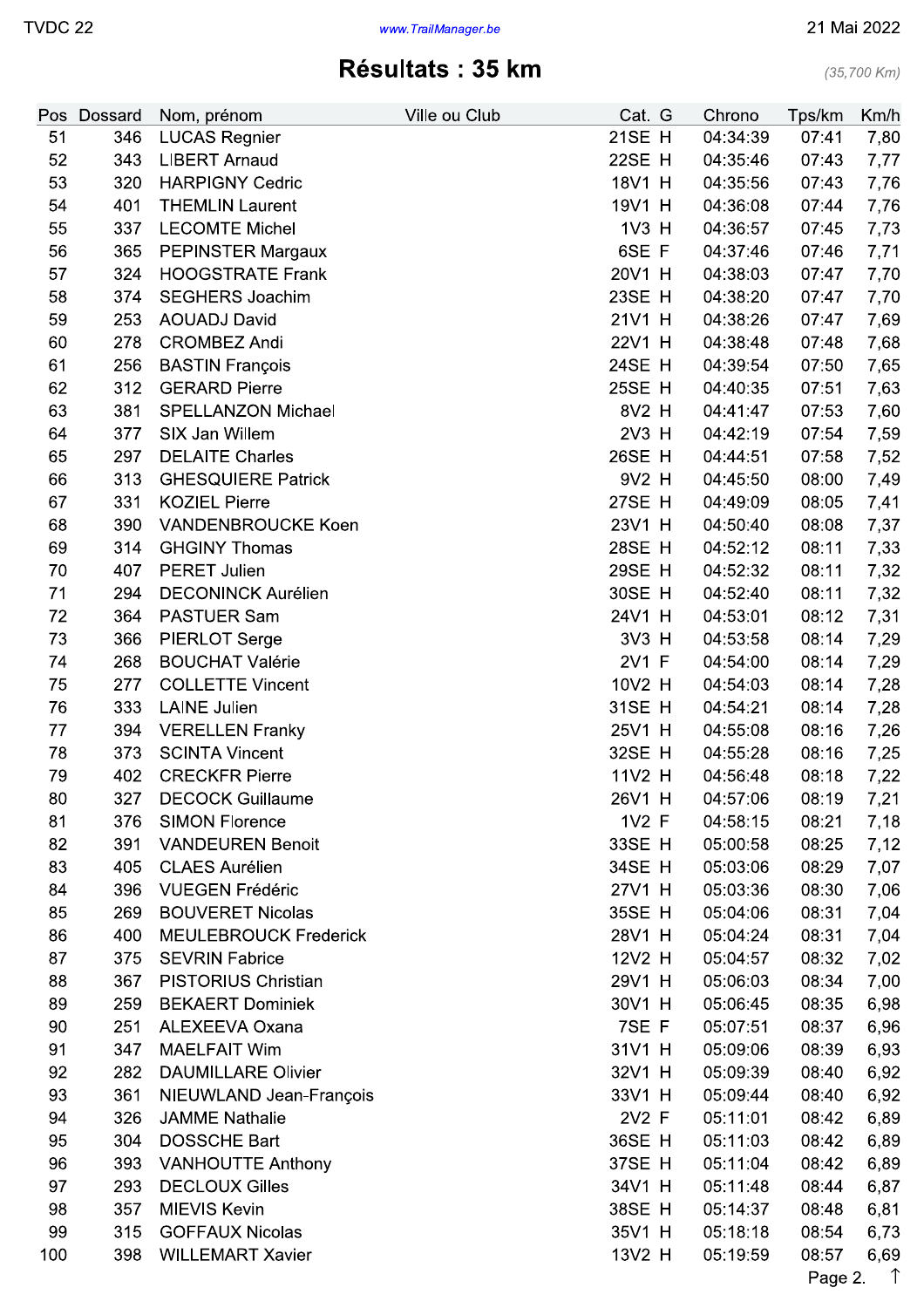$(35,700$  Km)

# Résultats : 35 km

|     | Pos Dossard | Nom, prénom                  | Ville ou Club | Cat. G | Chrono   | Tps/km | Km/h |
|-----|-------------|------------------------------|---------------|--------|----------|--------|------|
| 101 | 491         | <b>GHYSEN André</b>          |               | 4V3 H  | 05:21:40 | 09:00  | 6,66 |
| 102 | 296         | <b>DELAHAUT Delphine</b>     |               | 3V1 F  | 05:22:03 | 09:01  | 6,65 |
| 103 | 281         | <b>DANDOIS Florence</b>      |               | 4V1 F  | 05:23:22 | 09:03  | 6,62 |
| 104 | 307         | <b>FERGUSON Claire</b>       |               | 8SE F  | 05:23:39 | 09:03  | 6,62 |
| 105 | 319         | <b>HAMMER Bryan</b>          |               | 36V1 H | 05:23:46 | 09:04  | 6,62 |
| 106 | 340         | <b>LEROY Serge</b>           |               | 14V2 H | 05:23:49 | 09:04  | 6,61 |
| 107 | 406         | <b>HENNART Raphael</b>       |               | 39SE H | 05:27:04 | 09:09  | 6,55 |
| 108 | 301         | <b>DENIJS Jan</b>            |               | 5V3 H  | 05:33:47 | 09:20  | 6,42 |
| 109 | 311         | <b>GAUTHIER Sylvie</b>       |               | 9SE F  | 05:34:16 | 09:21  | 6,41 |
| 110 | 345         | <b>LOOTEN Marie</b>          |               | 5V1 F  | 05:37:35 | 09:27  | 6,35 |
| 111 | 387         | VAN DE VYVER Anke            |               | 6V1 F  | 05:37:55 | 09:27  | 6,34 |
| 112 | 308         | <b>FERRARD Olivier</b>       |               | 37V1 H | 05:38:01 | 09:28  | 6,34 |
| 113 | 267         | <b>BOUCART Sandrine</b>      |               | 7V1 F  | 05:38:38 | 09:29  | 6,33 |
| 114 | 292         | <b>DECLERCQ Yannick</b>      |               | 38V1 H | 05:38:46 | 09:29  | 6,32 |
| 115 | 252         | <b>ANSIAS Pierre-Yves</b>    |               | 40SE H | 05:41:14 | 09:33  | 6,28 |
| 116 | 341         | <b>LESTRATE Gabriel</b>      |               | 6V3 H  | 05:41:24 | 09:33  | 6,27 |
| 117 | 342         | <b>LESTRATE Olivier</b>      |               | 39V1 H | 05:41:37 | 09:34  | 6,27 |
| 118 | 325         | <b>JACQUES Annick</b>        |               | 8V1 F  | 05:48:32 | 09:45  | 6,15 |
| 119 | 358         | <b>MILLE Christine</b>       |               | 9V1 F  | 05:48:38 | 09:45  | 6,14 |
| 120 | 372         | <b>SCHACHT Ann</b>           |               | 3V2 F  | 05:50:35 | 09:49  | 6,11 |
| 121 | 286         | DE LOORE Sandra              |               | 10V1 F | 05:50:40 | 09:49  | 6,11 |
| 122 | 359         | <b>MONSEU Françoise</b>      |               | 1V3 F  | 05:52:06 | 09:51  | 6,08 |
| 123 | 290         | <b>DEBENS Martial</b>        |               | 40V1 H | 05:54:19 | 09:55  | 6,05 |
| 124 | 354         | <b>MATHET Laurence</b>       |               | 4V2 F  | 05:54:32 | 09:55  | 6,04 |
| 125 | 280         | <b>DAISOMONT Didier</b>      |               | 15V2 H | 05:54:38 | 09:56  | 6,04 |
| 126 | 328         | <b>JOCQUE Sarah</b>          |               | 11V1 F | 06:04:09 | 10:12  | 5,88 |
| 127 | 258         | <b>BEGUIN Dimitri</b>        |               | 41V1 H | 06:04:25 | 10:12  | 5,88 |
| 128 | 273         | <b>CALDERS Rudy</b>          |               | 16V2 H | 06:12:03 | 10:25  | 5,76 |
| 129 | 291         | <b>DEBOIS Julie</b>          |               | 12V1 F | 06:14:44 | 10:29  | 5,72 |
| 130 | 303         | <b>DORVAL Steeve</b>         |               | 42V1 H | 06:14:50 | 10:29  | 5,71 |
| 131 | 399         | <b>WILLEMS Lieven</b>        |               | 17V2 H | 06:15:09 | 10:30  | 5,71 |
| 132 | 52          | <b>DESMET Fred</b>           |               | 43V1 H | 06:15:27 | 10:31  | 5,71 |
| 133 | 257         | <b>BASTIEN Virginie</b>      |               | 13V1 F | 06:19:26 | 10:37  | 5,65 |
| 134 | 261         | <b>BIASINO Michael</b>       |               | 44V1 H | 06:23:51 | 10:45  | 5,58 |
| 135 | 321         | <b>HENROTTIN Pierre</b>      |               | 18V2 H | 06:53:50 | 11:35  | 5,18 |
| 136 | 250         | <b>AHELCHIAA Mohamed</b>     |               | $V3$ H | n.c.     |        |      |
| 137 | 279         | <b>CUISSET Jason</b>         |               | SE H   | n.c.     |        |      |
| 138 | 283         | <b>DAUVIN Romuald</b>        |               | $V1$ H | n.c.     |        |      |
| 139 | 287         | DE MEYER Lut                 |               | SE F   | n.c.     |        |      |
| 140 | 322         | <b>HEYNDERICKX Jean-Marc</b> |               | $V3$ H | n.c.     |        |      |
| 141 | 336         | LAVOOIJ John                 |               | $V2$ H | n.c.     |        |      |
| 142 | 338         | <b>LEGENDRE Ninon</b>        |               | $V1$ F | n.c.     |        |      |
| 143 | 339         | <b>LEMMENS Eric</b>          |               | $V2$ H | n.c.     |        |      |
| 144 | 348         | <b>MAERTENS Andres</b>       |               | $V2$ H | n.c.     |        |      |
| 145 | 349         | <b>MAES Koen</b>             |               | SE H   | n.c.     |        |      |
| 146 | 350         | <b>MALEMPRE David</b>        |               | V1 H   | n.c.     |        |      |
| 147 | 351         | <b>MARCHAL Cyril</b>         |               | SE H   | n.c.     |        |      |
| 148 | 362         | <b>NIHOUL Michael</b>        |               | $V1$ H | n.c.     |        |      |
| 149 | 368         | <b>PREVOT Maxime</b>         |               | SE H   | n.c.     |        |      |
| 150 | 370         | ROTHELIN Jérôme              |               | SE H   | n.c.     |        |      |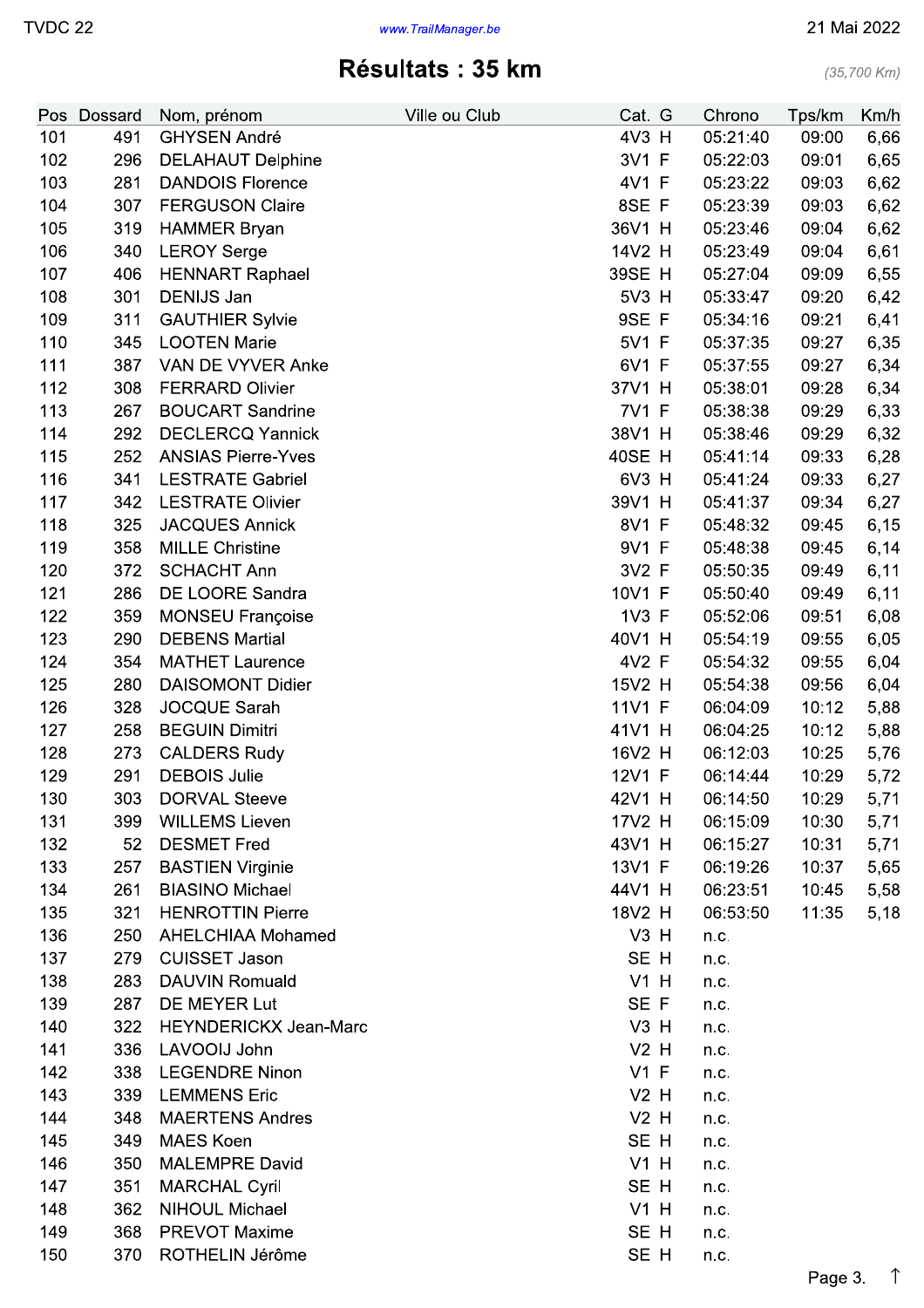#### 21 Mai 2022

 $(35,700$  Km)

# Résultats : 35 km

|     | Pos Dossard Nom, prénom | Ville ou Club | Cat. G | Chrono | Tps/km Km/h |  |
|-----|-------------------------|---------------|--------|--------|-------------|--|
| 151 | 382 STIJNTJES Michiel   |               | V1 H   | n.c.   |             |  |
| 152 | 383 STOKMANS Kris       |               | SE H   | n.c.   |             |  |
| 153 | 384 URBAIN Jérôme       |               | V1 H   | n.c.   |             |  |
| 154 | 392 VANHECKE Annick     |               | V2 F   | n.c.   |             |  |
| 155 | 395 VERELST Alexander   |               | SE H   | n.c.   |             |  |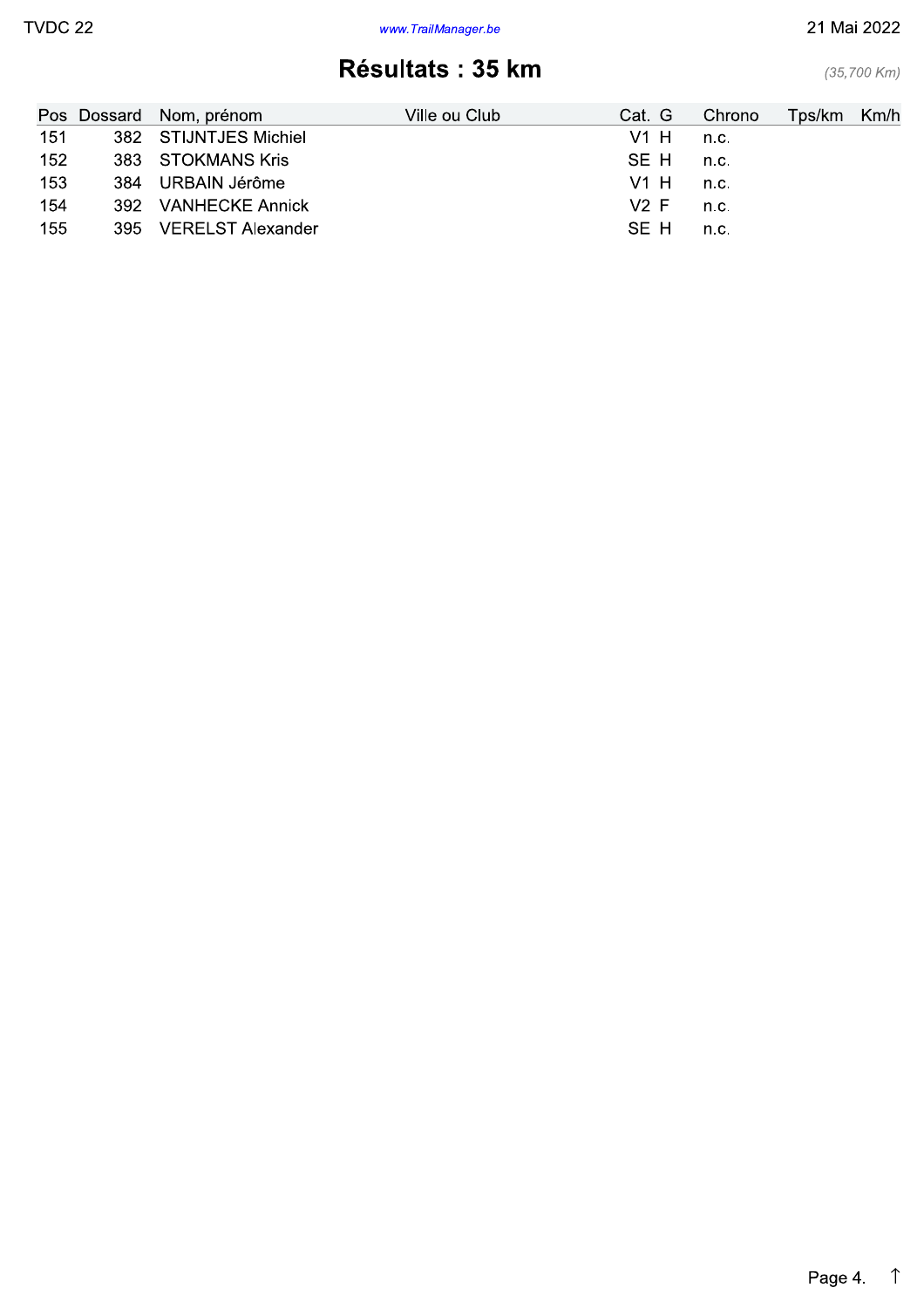Résultats : 20km

|                | Pos Dossard | Nom, prénom                        | Ville ou Club | Cat. G        | Chrono   | Tps/km      | Km/h       |
|----------------|-------------|------------------------------------|---------------|---------------|----------|-------------|------------|
| 1              | 1           | <b>DRION DU CHAPOIS Maximilien</b> |               | 1SE H         | 01:25:22 | 04:14       | 14,13      |
| $\mathbf{2}$   | 47          | <b>DEMAERSCHALK Jérôme</b>         |               | 1V1 H         | 01:31:53 | 04:34       | 13,13      |
| $\mathbf{3}$   | 5           | <b>BASTIEN Remy</b>                |               | 1CA H         | 01:31:57 | 04:34       | 13,12      |
| 4              | 180         | <b>LEFEVRE Aurelien</b>            |               | 2SE H         | 01:34:45 | 04:42       | 12,73      |
| 5              | 43          | <b>DELAHAYE Simon</b>              |               | 3SE H         | 01:39:53 | 04:58       | 12,07      |
| 6              | 116         | <b>MICHEL Sebastien</b>            |               | 4SE H         | 01:42:48 | 05:06       | 11,73      |
| $\overline{7}$ | 150         | SIPS Jan                           |               | 2V1 H         | 01:43:38 | 05:09       | 11,64      |
| 8              | 42          | <b>DEGREZ François</b>             |               | 5SE H         | 01:43:54 | 05:10       | 11,61      |
| $\overline{9}$ | 69          | <b>GIVRON Regis</b>                |               | 6SE H         | 01:43:55 | 05:10       | 11,61      |
| 10             | 162         | <b>VAN CUTSEM François</b>         |               | 7SE H         | 01:44:58 | 05:13       | 11,49      |
| 11             | 139         | <b>REMAN Simon</b>                 |               | 8SE H         | 01:46:09 | 05:16       | 11,36      |
| 12             | 241         | VAN DE VOORDE Danny                |               | 9SE H         | 01:46:46 | 05:18       | 11,30      |
| 13             | 75          | <b>HERMAN Wim</b>                  |               | 3V1 H         | 01:49:45 | 05:27       | 10,99      |
| 14             | 10          | <b>BIOT Régis</b>                  |               | <b>10SE H</b> | 01:50:20 | 05:29       | 10,93      |
| 15             | 186         | <b>PETRY Cedric</b>                |               | 4V1 H         | 01:50:28 | 05:29       | 10,92      |
| 16             | 13          | <b>BODART Sylvain</b>              |               | <b>11SE H</b> | 01:50:48 | 05:30       | 10,88      |
| 17             | 64          | <b>GARCIA Federico</b>             |               | 5V1 H         | 01:51:58 | 05:34       | 10,77      |
| 18             | 80          | <b>JACOBY Kevin</b>                |               | <b>12SE H</b> | 01:52:41 | 05:36       | 10,70      |
| 19             | 184         | <b>LAVRY Michael</b>               |               | 13SE H        | 01:53:05 | 05:37       | 10,66      |
| 20             | 70          | <b>GOFFIN Arnaud</b>               |               | <b>14SE H</b> | 01:54:57 | 05:43       | 10,49      |
| 21             | 147         | <b>SCUTENAIRE Quentin</b>          |               | <b>15SE H</b> | 01:55:44 | 05:45       | 10,42      |
| 22             | 104         | <b>LONEUX Jason</b>                |               | <b>16SE H</b> | 01:55:47 | 05:45       | 10,42      |
| 23             | 181         | LAMOUR Jean                        |               | 1V2 H         | 01:56:00 | 05:46       | 10,40      |
| 24             | 119         | <b>MOREAUX Maxime</b>              |               | 1ES H         | 01:56:01 | 05:46       | 10,40      |
| 25             | 34          | DAGO OLIVA Esteban                 |               | 17SE H        | 01:56:05 | 05:46       | 10,39      |
| 26             | 16          | <b>BOURGUIGNON Bruno</b>           |               | <b>18SE H</b> | 01:56:51 | 05:48       | 10,32      |
| 27             | 183         | <b>KLEPPER Julien</b>              |               | <b>19SE H</b> | 01:58:32 | 05:53       | 10,17      |
| 28             | 67          | <b>GAUTHY Louis</b>                |               | 2ES H         | 01:58:50 | 05:54       | 10,15      |
| 29             | 137         | RAMBAUD Anthony                    |               | 20SE H        | 01:59:42 | 05:57       | 10,08      |
| 30             | 55          | <b>ADRIOUCHI Abdelilah</b>         |               | 21SE H        | 01:59:46 | 05:57 10,07 |            |
| 31             | 173         | <b>VIGNERON Manuel</b>             |               | 22SE H        | 02:00:08 | 05:58       | 10,04      |
| 32             | 63          | <b>FRERE Sébastien</b>             |               | 23SE H        | 02:00:25 | 05:59       | 10,02      |
| 33             | 59          | <b>DUPONT Maxime</b>               |               | 1JU H         | 02:00:26 | 05:59       | 10,01      |
| 34             | 113         | <b>MERCENIER Didier</b>            |               | 2V2 H         | 02:00:29 | 05:59       | 10,01      |
| 35             | 187         | <b>ARTE Olivier</b>                |               | 6V1 H         | 02:01:17 | 06:02       | 9,94       |
| 36             | 6           | <b>BASTIN Jonathan</b>             |               | 24SE H        | 02:01:26 | 06:02       | 9,93       |
| 37             | 87          | <b>LAMBERT Maelle</b>              |               | 1SE F         | 02:01:49 | 06:03       | 9,90       |
| 38             | 94          | <b>LEJEUNE Patrick</b>             |               | <b>25SE H</b> | 02:04:05 | 06:10       | 9,72       |
| 39             | 39          | DE SMET Wim                        |               | 7V1 H         | 02:04:47 | 06:12       | 9,66       |
| 40             | 25          | <b>CERQUEIRA Bartolomeu</b>        |               | 8V1 H         | 02:05:24 | 06:14       | 9,62       |
| 41             | 105         | <b>LOREAU Sébastien</b>            |               | 26SE H        | 02:06:04 | 06:16       | 9,57       |
| 42             | 91          | <b>LEBLANC Julien</b>              |               | 27SE H        | 02:07:22 | 06:20       | 9,47       |
| 43             | 18          | <b>BRIOT Gaëtan</b>                |               | 28SE H        | 02:07:49 | 06:21       | 9,44       |
| 44             | 37          | DE KEERSMAEKER Vincent             |               | 9V1 H         | 02:08:05 | 06:22       | 9,42       |
| 45             | 175         | <b>WAUTERS Vicianne</b>            |               | 2SE F         | 02:08:43 | 06:24       | 9,37       |
| 46             | 270         | <b>BRAIBANT Kevin</b>              |               | 29SE H        | 02:10:10 | 06:28       | 9,27       |
| 47             | 79          | JACOBS Matheo                      |               | 2CA H         | 02:10:25 | 06:29       | 9,25       |
| 48             | 109         | <b>MARECHAL Christophe</b>         |               | 10V1 H        | 02:10:31 | 06:29       | 9,24       |
| 49             | 78          | <b>INNOCENTE Gino</b>              |               | 3V2 H         | 02:10:40 | 06:30       | 9,23       |
| 50             | 167         | <b>VENEMA Sjouke</b>               |               | 11V1 H        | 02:11:18 | 06:31       | 9,19       |
|                |             |                                    |               |               |          | Page 5.     | $\uparrow$ |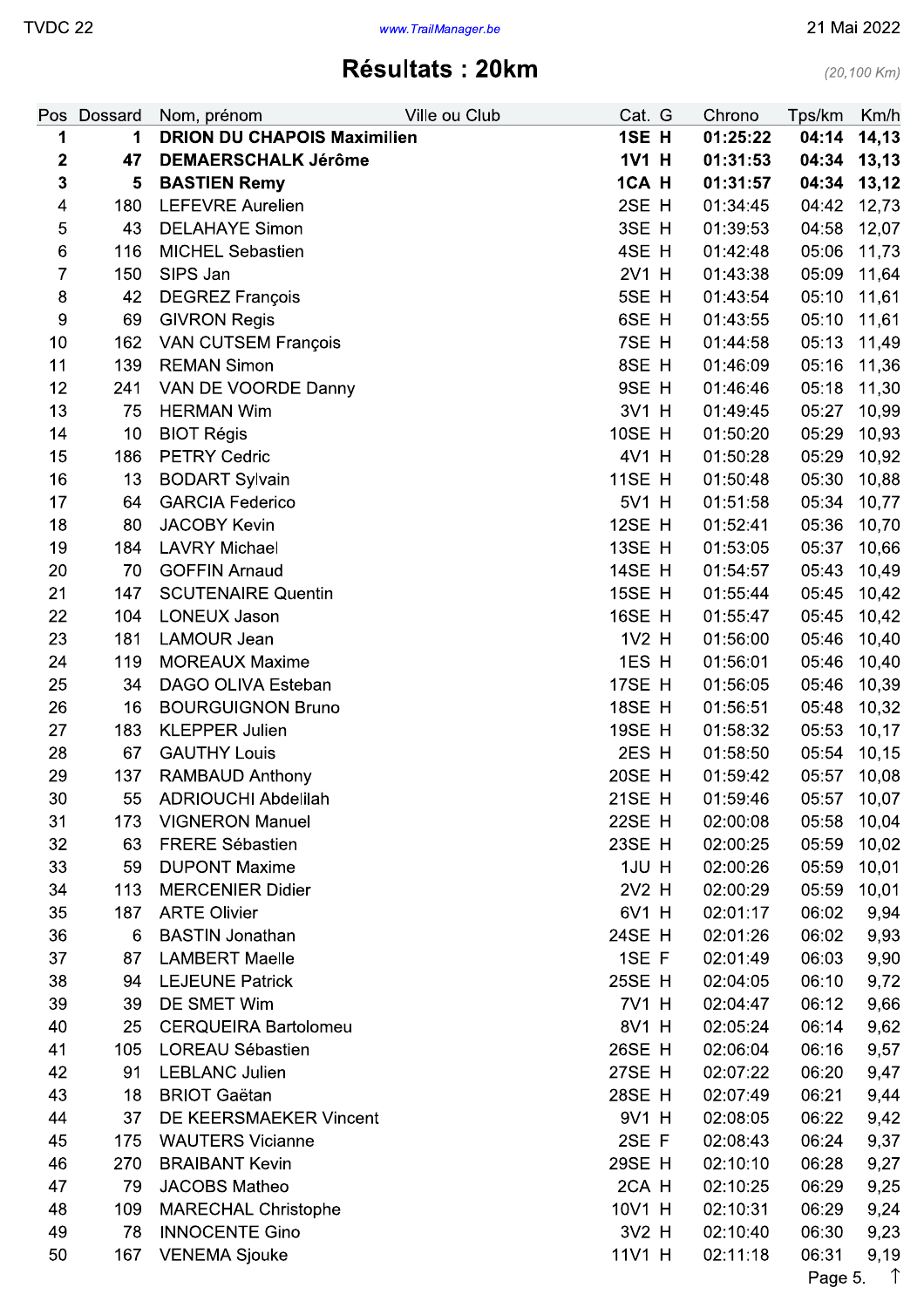### Résultats: 20km

| Pos | Dossard | Nom, prénom                | Ville ou Club | Cat. G | Chrono   | Tps/km  | Km/h       |
|-----|---------|----------------------------|---------------|--------|----------|---------|------------|
| 51  | 161     | <b>URBAIN Baudouin</b>     |               | 4V2 H  | 02:11:33 | 06:32   | 9,17       |
| 52  | 8       | <b>BELPAIRE Robin</b>      |               | 30SE H | 02:11:48 | 06:33   | 9,15       |
| 53  | 143     | <b>SALPETIER Régis</b>     |               | 5V2 H  | 02:12:07 | 06:34   | 9,13       |
| 54  | 30      | <b>COLEMONTS Gilles</b>    |               | 12V1 H | 02:12:11 | 06:34   | 9,12       |
| 55  | $9\,$   | <b>BIETTLOT Elie Twist</b> |               | 3SE F  | 02:12:14 | 06:34   | 9,12       |
| 56  | 4       | <b>BALBEUR Eliot</b>       |               | 1MI H  | 02:12:47 | 06:36   | 9,08       |
| 57  | 103     | <b>LONA Pierre-Nicolas</b> |               | 2MI H  | 02:12:49 | 06:36   | 9,08       |
| 58  | 110     | <b>MARION Laurent</b>      |               | 6V2 H  | 02:13:13 | 06:37   | 9,05       |
| 59  | 176     | <b>LAMBEAUX Olivier</b>    |               | 13V1 H | 02:13:52 | 06:39   | 9,01       |
| 60  | 242     | SMET Johan                 |               | 14V1 H | 02:14:11 | 06:40   | 8,99       |
| 61  | 57      | <b>DUJEUX Frédéric</b>     |               | 15V1 H | 02:14:16 | 06:40   | 8,98       |
| 62  | 160     | <b>TRULLEMANS Alain</b>    |               | 1V3 H  | 02:14:53 | 06:42   | 8,94       |
| 63  | 33      | <b>CUGNON Gilles</b>       |               | 16V1 H | 02:15:48 | 06:45   | 8,88       |
| 64  | 106     | <b>LORENT Vincent</b>      |               | 7V2 H  | 02:16:12 | 06:46   | 8,85       |
| 65  | 130     | <b>PICKAERT Patrick</b>    |               | 17V1 H | 02:16:33 | 06:47   | 8,83       |
| 66  | 159     | <b>THOMAS Simeon</b>       |               | 31SE H | 02:16:46 | 06:48   | 8,82       |
| 67  | 158     | <b>THOMAS Jonathan</b>     |               | 32SE H | 02:17:00 | 06:48   | 8,80       |
| 68  | 66      | <b>GASPAR Max</b>          |               | 33SE H | 02:17:04 | 06:49   | 8,80       |
| 69  | 65      | <b>GAROT Charles</b>       |               | 18V1 H | 02:17:09 | 06:49   | 8,79       |
| 70  | 44      | <b>DELCHAMBRE Kevin</b>    |               | 34SE H | 02:17:15 | 06:49   | 8,79       |
| 71  | 45      | <b>DELPLANQUE Baptiste</b> |               | 35SE H | 02:17:28 | 06:50   | 8,77       |
| 72  | 189     | <b>LEROY Xavier</b>        |               | 36SE H | 02:17:50 | 06:51   | 8,75       |
| 73  | 88      | <b>LAMBERT Sébastien</b>   |               | 37SE H | 02:19:22 | 06:56   | 8,65       |
| 74  | 3       | <b>BAILY Pierre</b>        |               | 38SE H | 02:19:57 | 06:57   | 8,62       |
| 75  | 61      | <b>FONTAINE Stephane</b>   |               | 8V2 H  | 02:20:02 | 06:58   | 8,61       |
| 76  | 182     | DE HEPCEE Bruno            |               | 1V4 H  | 02:21:19 | 07:01   | 8,53       |
| 77  | 40      | DE SMET Yves               |               | 9V2 H  | 02:21:22 | 07:01   | 8,53       |
| 78  | 89      | <b>LAVARRA Fanny</b>       |               | 4SE F  | 02:21:32 | 07:02   | 8,52       |
| 79  | 144     | <b>SANNEN Lander</b>       |               | 39SE H | 02:22:07 | 07:04   | 8,49       |
| 80  | 22      | <b>CATTEAU Xavier</b>      |               | 40SE H | 02:22:18 | 07:04   | 8,48       |
| 81  | 68      | <b>GERMAIN Ludovic</b>     |               | 41SE H | 02:23:49 | 07:09   | 8,39       |
| 82  | 122     | <b>NOLLEVAUX Batiste</b>   |               | 3ES H  | 02:24:55 | 07:12   | 8,32       |
| 83  | 24      | <b>CELLIERE Olivier</b>    |               | 10V2 H | 02:24:57 | 07:12   | 8,32       |
| 84  | 96      | <b>LEMOINE Luc</b>         |               | 19V1 H | 02:25:07 | 07:13   | 8,31       |
| 85  | 17      | <b>BRACK Axel</b>          |               | 42SE H | 02:26:28 | 07:17   | 8,23       |
| 86  | 26      | <b>CHANTRAINE Maxime</b>   |               | 43SE H | 02:26:31 | 07:17   | 8,23       |
| 87  | 85      | <b>KREMER Cécile</b>       |               | 1V1 F  | 02:27:14 | 07:19   | 8,19       |
| 88  | 121     | <b>NOBELS Julien</b>       |               | 44SE H | 02:27:53 | 07:21   | 8,16       |
| 89  | 141     | <b>RESSENT Nathalie</b>    |               | 5SE F  | 02:28:31 | 07:23   | 8,12       |
| 90  | 11      | <b>BLAIMONT Cédric</b>     |               | 20V1 H | 02:29:37 | 07:26   | 8,06       |
| 91  | 171     | <b>VERPOORTE Alain</b>     |               | 2V3 H  | 02:30:28 | 07:29   | 8,02       |
| 92  | 123     | <b>PAELINCK Christophe</b> |               | 11V2 H | 02:30:29 | 07:29   | 8,01       |
| 93  | 136     | <b>QUINTIN Antoine</b>     |               | 45SE H | 02:32:27 | 07:35   | 7,91       |
| 94  | 163     | VAN DEN BRANDEN Fiona      |               | 6SE F  | 02:32:42 | 07:35   | 7,90       |
| 95  | 145     | <b>SCHENA Xavier</b>       |               | 21V1 H | 02:32:53 | 07:36   | 7,89       |
| 96  | 128     | <b>PEREMANS Manuel</b>     |               | 46SE H | 02:33:56 | 07:39   | 7,83       |
| 97  | 92      | <b>LECIRZ Christophe</b>   |               | 47SE H | 02:34:59 | 07:42   | 7,78       |
| 98  | 82      | <b>JOISSAINS Eric</b>      |               | 12V2 H | 02:35:31 | 07:44   | 7,75       |
| 99  | 50      | <b>DESCHEPPER Ode</b>      |               | 7SE F  | 02:36:30 | 07:47   | 7,71       |
| 100 | 112     | <b>MARTIN Arnaud</b>       |               | 48SE H | 02:36:32 | 07:47   | 7,70       |
|     |         |                            |               |        |          | Page 6. | $\uparrow$ |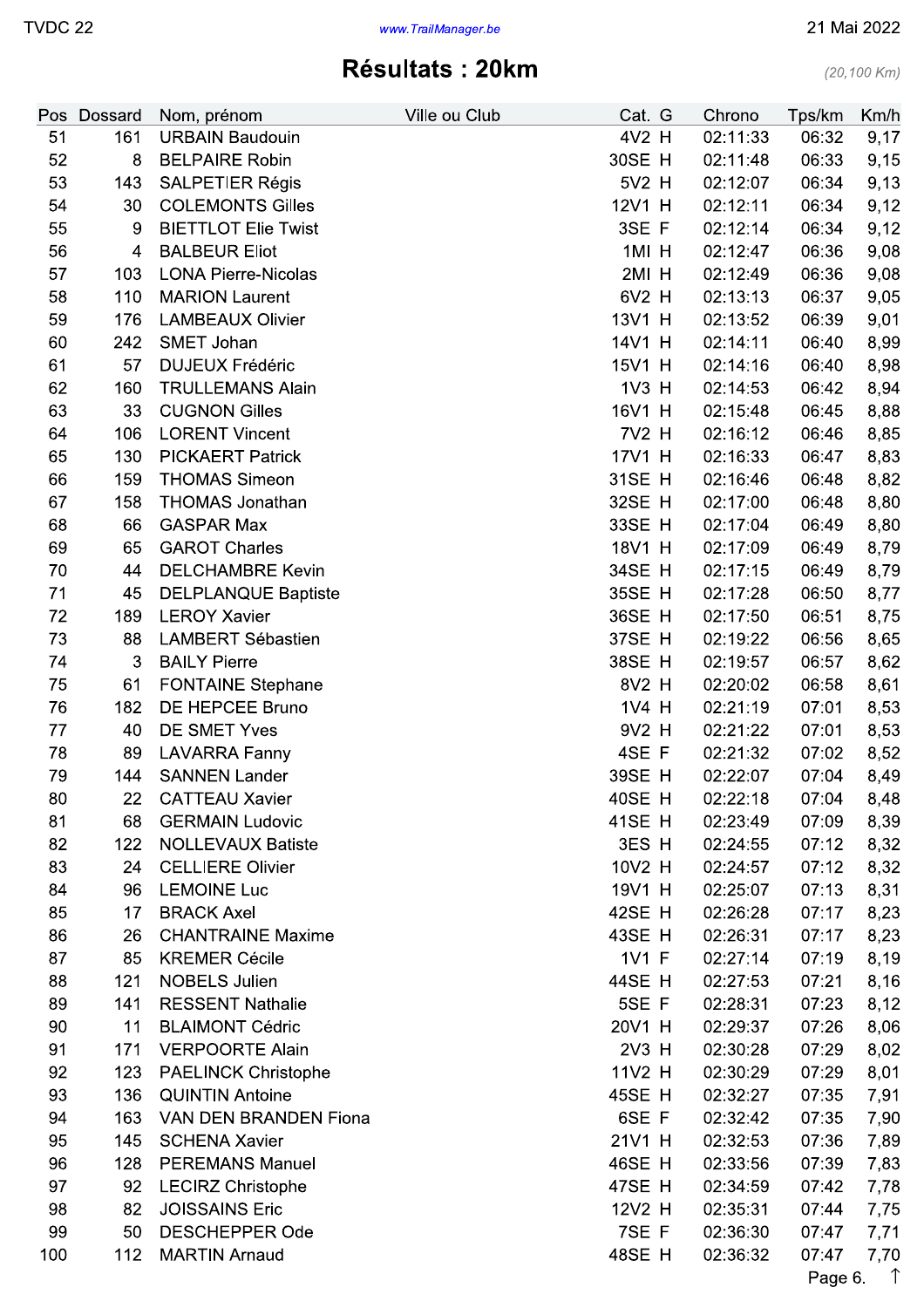### Résultats: 20km

| Pos        | Dossard    | Nom, prénom                                 | Ville ou Club | Cat. G        |   | Chrono               | Tps/km         | Km/h               |
|------------|------------|---------------------------------------------|---------------|---------------|---|----------------------|----------------|--------------------|
| 101        | 179        | JESSA Johan                                 |               | 13V2 H        |   | 02:36:42             | 07:47          | 7,70               |
| 102        | 21         | <b>CARPANTIER Jean-Jacques</b>              |               | 3V3 H         |   | 02:36:52             | 07:48          | 7,69               |
| 103        | 31         | <b>COLLE Emilie</b>                         |               | 8SE F         |   | 02:36:56             | 07:48          | 7,68               |
| 104        | 56         | <b>DUCOBU Philippe</b>                      |               | 4V3 H         |   | 02:37:22             | 07:49          | 7,66               |
| 105        | 15         | <b>BOURGUIGNON Ariel</b>                    |               | 2V1 F         |   | 02:37:51             | 07:51          | 7,64               |
| 106        | 151        | <b>SOUPART Kévin</b>                        |               | 49SE H        |   | 02:37:56             | 07:51          | 7,64               |
| 107        | 60         | <b>FAUVILLE Marie-Aline</b>                 |               | 3V1 F         |   | 02:38:44             | 07:53          | 7,60               |
| 108        | 148        | <b>SERAFIN Adrien</b>                       |               | <b>50SE H</b> |   | 02:38:50             | 07:54          | 7,59               |
| 109        | 188        | <b>DELAHAYE Yves</b>                        |               | 5V3 H         |   | 02:38:54             | 07:54          | 7,59               |
| 110        | 58         | <b>DUPONT Baudouin</b>                      |               | 6V3 H         |   | 02:38:59             | 07:54          | 7,59               |
| 111        | 156        | <b>TAVERNE David</b>                        |               | 14V2 H        |   | 02:39:47             | 07:56          | 7,55               |
| 112        | 54         | <b>DREZE Quentin</b>                        |               | 22V1 H        |   | 02:40:45             | 07:59          | 7,50               |
| 113        | 125        | <b>PATRIS Perrine</b>                       |               | 9SE F         |   | 02:40:50             | 08:00          | 7,50               |
| 114        | 124        | <b>PATRIS Antoine</b>                       |               | <b>51SE H</b> |   | 02:40:51             | 08:00          | 7,50               |
| 115        | 129        | <b>PHILIPPART Quentin</b>                   |               | 52SE H        |   | 02:40:55             | 08:00          | 7,49               |
| 116        | 38         | <b>DE RYCK Herman</b>                       |               | 15V2 H        |   | 02:41:27             | 08:01          | 7,47               |
| 117        | 170        | <b>VERHEYEN Christine</b>                   |               | 1V3 F         |   | 02:41:34             | 08:02          | 7,46               |
| 118        | 153        | <b>STURAM Lorenzo</b>                       |               | 16V2 H        |   | 02:41:41             | 08:02          | 7,46               |
| 119        | 100        | <b>LESOIL Nicolas</b>                       |               | 53SE H        |   | 02:42:15             | 08:04          | 7,43               |
| 120        | 118        | <b>MONFORT Emmanuelle</b>                   |               | 4V1 F         |   | 02:42:58             | 08:06          | 7,40               |
| 121        | 97         | <b>LEONI Muriel</b>                         |               | 5V1 F         |   | 02:43:05             | 08:06          | 7,39               |
| 122        | 32         | <b>CORBIAUX Christophe</b>                  |               | 23V1 H        |   | 02:46:58             | 08:18          | 7,22               |
| 123        | 135        | POLLART Jean-François                       |               | 17V2 H        |   | 02:47:43             | 08:20          | 7,19               |
| 124        | 149        | SIMONART Véronique                          |               | 1V2 F         |   | 02:47:46             | 08:20          | 7,19               |
| 125        | 174        | <b>VINGERHOETS Jorn</b>                     |               | 24V1 H        |   | 02:48:55             | 08:24          | 7,14               |
| 126        | 36         | <b>DARDENNE Yves</b>                        |               | 25V1 H        |   | 02:51:39             | 08:32          | 7,03               |
| 127        | 95         | <b>LELANGUE Amélie</b>                      |               | <b>10SE F</b> |   | 02:52:41             | 08:35          | 6,98               |
| 128        | 51         | <b>DESLEE Pierre</b>                        |               | 54SE H        |   | 02:53:14             | 08:37          | 6,96               |
| 129        | 41         | DE VOS Bruno                                |               | 18V2 H        |   | 02:55:08             | 08:42          | 6,89               |
| 130        |            | 117 MINET Laurent                           |               | 19V2 H        |   | 02:55:19             | 08:43          | 6,88               |
| 131        | 165        | VAN YCK Christophe                          |               | 26V1 H        |   | 02:55:20             | 08:43          | 6,88               |
| 132        | 48         | <b>DEMARTEAU Alain</b>                      |               | 20V2 H        |   | 02:56:37             | 08:47          | 6,83               |
| 133        | 53         | <b>DOMMISSE Arjen</b>                       |               | 27V1 H        |   | 02:56:54             | 08:48          | 6,82               |
| 134        | 46         | <b>DELZENNE Mart Jan</b>                    |               | 28V1 H        |   | 02:57:00             | 08:48          | 6,81               |
| 135        | 90         | <b>LEBACQ Marc</b>                          |               | 7V3 H         |   | 02:58:04             | 08:51          | 6,77               |
| 136        | 108        | <b>MANDEVILLE Kiana</b>                     |               | 6V1 F         |   | 02:58:41             | 08:53          | 6,75               |
| 137        | 133        | <b>PIRSON Constance</b>                     |               |               | F | 03:02:41             | 09:05          | 6,60               |
| 138        | 114        | <b>MERCY Chloé</b>                          |               | 7V1 F         |   | 03:02:46             | 09:05          | 6,60               |
| 139        | 83         | <b>JORDANT Benoit</b>                       |               | 21V2 H        |   | 03:05:10             | 09:12          | 6,51               |
| 140        | 138        | RANOCHA Jean-Pierre                         |               | 8V3 H         |   | 03:07:39             | 09:20          | 6,43               |
| 141        | 101        | <b>LEVY Philippe</b>                        |               | 22V2 H        |   | 03:07:44             | 09:20          | 6,42               |
| 142        | 98         | <b>LEROT Xavier</b>                         |               | 29V1 H        |   | 03:15:07             | 09:42          | 6,18               |
| 143        | 19         | <b>BROZE Kathy</b>                          |               | 2V2 F         |   | 03:16:43             | 09:47          | 6,13               |
| 144        | 115        | <b>MEYKENS Christine</b>                    |               | 8V1 F         |   | 03:16:44             | 09:47          | 6,13               |
| 145        | 35         | <b>DARDENNE Christine</b>                   |               | 9V1 F         |   | 03:16:45             | 09:47          |                    |
| 146        | 155        | <b>TARGEZ Sylvie</b>                        |               | 3V2 F         |   | 03:17:09             | 09:48          | 6,13               |
|            |            |                                             |               | 4V2 F         |   |                      |                | 6,12               |
| 147<br>148 | 154<br>164 | <b>TAFGEZ Sabine</b>                        |               | 5V2 F         |   | 03:17:11<br>03:20:54 | 09:48          | 6,12               |
| 149        | 169        | VAN EECKHOUT Ingrid<br><b>VERDOODT Bart</b> |               | 23V2 H        |   |                      | 09:59          | 6,00               |
|            | 107        | <b>LOWAGIE Valentine</b>                    |               | <b>11SE F</b> |   | 03:20:59             | 09:59<br>10:05 | 6,00               |
| 150        |            |                                             |               |               |   | 03:22:47             |                | 5,95<br>$\uparrow$ |
|            |            |                                             |               |               |   |                      | Page 7.        |                    |